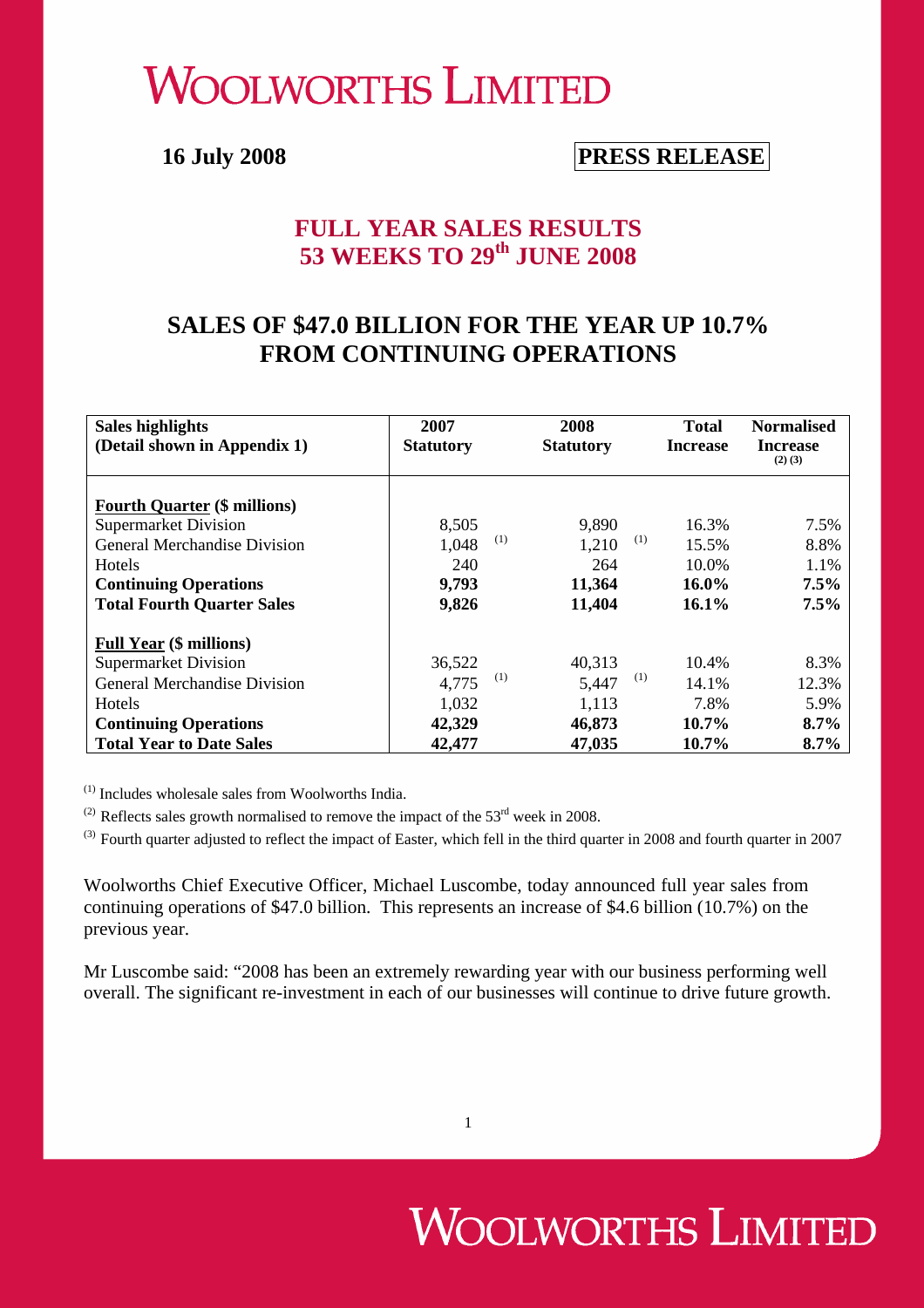These key investment initiatives include the rollout of our 2010c format stores in Supermarkets and our new format BIG W which are both progressing well. The nationwide rollout of our Everyday Rewards program has exceeded expectations with over 3 million cards on issue. We continue to improve our competitive position in each of our businesses. We remain focused on our customers, through a combination of greater convenience, freshness, quality, appropriate ranges, value and consistently low prices."

#### **SUPERMARKET DIVISION**

#### *Australian Food and Liquor*

Australian Food and Liquor sales for the year were \$30.5 billion, an increase of 9.9% over last year, with comparable sales for the year increasing by 6.3% (inflation 2.9%). Despite some quarterly fluctuations this compares well to last year comparable sales of 6.6% (inflation 3.5%).

During the fourth quarter, sales from the Australian Food and Liquor division increased by 14.9% (6.7% normalised for Easter and excludes the extra week). Comparable sales for the fourth quarter were 4.9%. Inflation for the  $4<sup>th</sup>$  quarter declined to 2.9% due to significant deflation in fruit and vegetables (Q3: 4.5%).

"We continue to re-invest in our business, not only through the 2010c refurbishment activity, but also through our rollback campaign and expansion of our private label offer. We also undertook several key strategic price re-investment activities over the last six months including the reduction to state based price groups and significant price investment in key staple products. All these activities deliver value to our customers and assist in driving our growth." said Naum Onikul, Director of Food, Liquor and Petrol.

| 2008            |                                                |                        | 2007       |                  |      |
|-----------------|------------------------------------------------|------------------------|------------|------------------|------|
|                 | <b>Total</b><br>Comparable<br><b>Inflation</b> |                        | Comparable | <b>Inflation</b> |      |
| Q1              | 8.7%                                           | 7.6%                   | 1.7%       | 4.9%             | 4.0% |
| $\overline{Q2}$ | 7.4%                                           | 6.0%                   | 2.4%       | 6.4%             | 4.0% |
| Q <sub>3</sub>  | 9.3%                                           | $6.7\%$ <sup>(1)</sup> | 4.5%       | 6.6%             | 3.0% |
| Q <sub>4</sub>  | 14.9%                                          | 4.9% $^{(1)}$          | 2.9%       | 8.2%             | 2.2% |
| Year            | 9.9%                                           | 6.3%                   | 2.9%       | 6.6%             | 3.5% |

*Australian Food and Liquor sales growth summary:* 

(1) Adjusted to reflect the impact of Easter, which fell in the third quarter in 2008 and fourth quarter in 2007

We opened 30 new Australian supermarkets during the year, ahead of our targeted range of 15 to 25, with 5 opening in the fourth quarter of 2008, bringing total Australian supermarkets to 780 stores. We also opened 22 new Dan Murphy's stores taking the total to 89.

Total Liquor sales for the year were \$4.7 billion  $^{(2)}$  (FY07: \$4.1 billion).

The total trading area for the Australian Supermarket Division increased by 5.2% (FY07: 3.6%) for the year.

(2) Liquor sales include sales from Supermarkets attached liquor, BWS, Dan Murphy's and ALH bar sales and is based on 53 weeks. (Normalised for 52 weeks \$4.6 billion)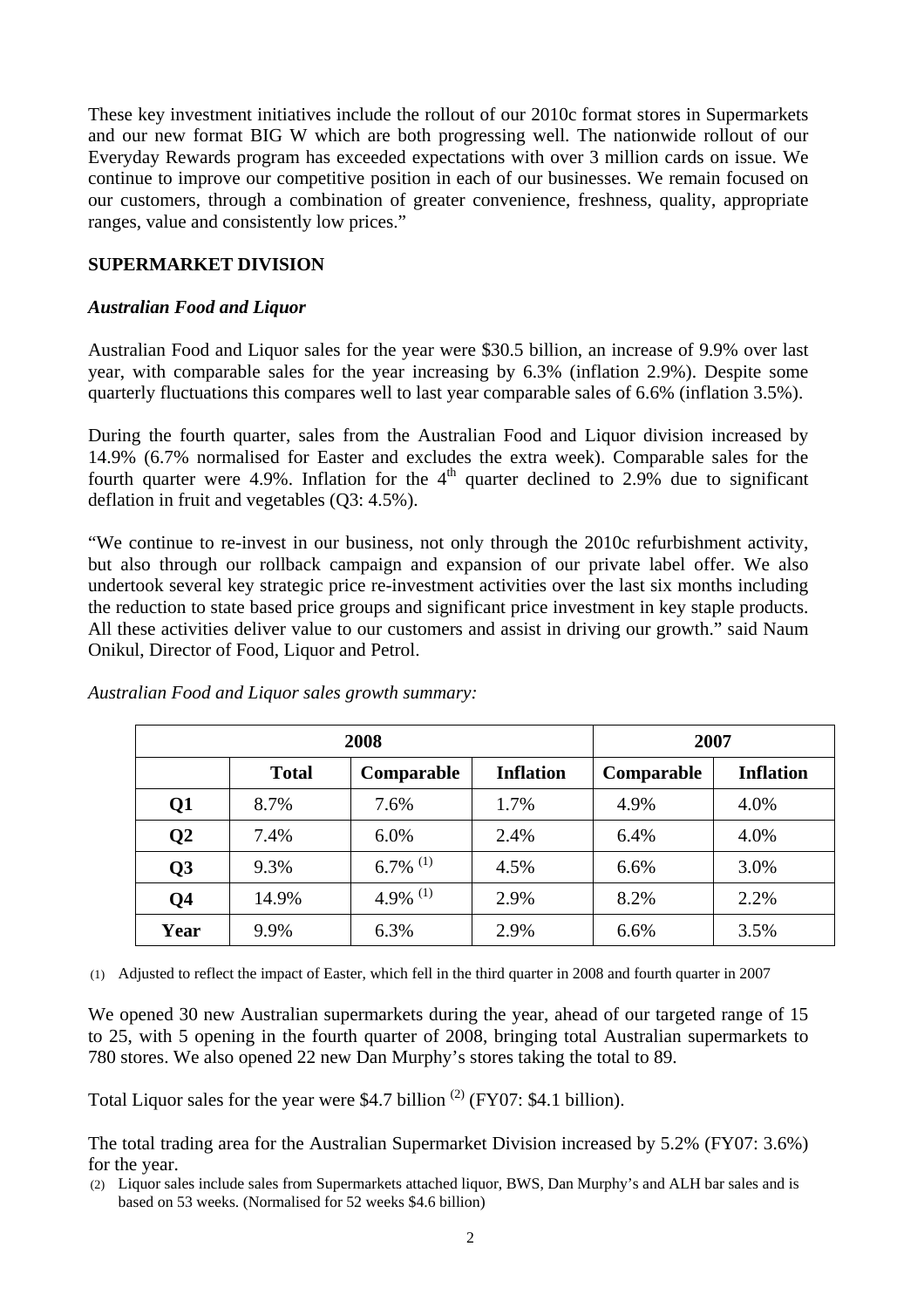#### *New Zealand Supermarkets*

New Zealand Supermarket sales for the year were \$4.2 billion (NZD 4.9 billion), an increase of 5.8% over last year (7.3% in NZD 5.4% normalised to exclude extra week). Comparable sales for the year increased by 6.4%.

During the fourth quarter, New Zealand Supermarkets sales increased by 10.6% (in NZD) (2.2% normalised for Easter and excludes the extra week). Comparable sales for the fourth quarter at 3.5%, reflecting the tighter macroeconomic environment in New Zealand and a decline in the growth of the overall market in the fourth quarter.

In New Zealand our overall food inflation for the quarter was approximately 4.6%, an increase from the 3.0% experienced in the  $3<sup>rd</sup>$  quarter reflecting increased price pressure on certain products in perishables and bakery and the ceasing of price deflation in produce.

| <b>NZD</b>            | Total $^{(1)}$ | Comparable <sup>(1)</sup> | <b>Inflation</b> |
|-----------------------|----------------|---------------------------|------------------|
| (2)<br>$\mathbf{Q}$ 1 | 9.2%           | 9.9%                      | 2.4%             |
| $\overline{Q}2$       | 4.5%           | 5.7%                      | 3.0%             |
| Q <sub>3</sub>        | 5.5%           | $6.2\%$ <sup>(3)</sup>    | 3.0%             |
| Q4                    | 10.6%          | $3.5\%$ <sup>(3)</sup>    | 4.6%             |
| Year                  | 7.3%           | 6.4%                      | 3.1%             |

*New Zealand Supermarkets sales growth summary:*

(1) Total and comparable sales % quoted based on NZD sales.

(2) First quarter sales reflect the cycling of the prior year industrial action.

(3) Adjusted to reflect the impact of Easter, which fell in the third quarter in 2008 and fourth quarter in 2007

Total sales is lower than comparable sales due to approximately 3 stores being closed for the majority of the year and 3 new stores opening in the last quarter.

#### *Petrol*

For the full year, petrol sales were \$5.6 billion, an increase of 16.6%, reflecting higher petrol prices. (13.9% normalised to exclude the extra week). Petrol comparable sales increased by 11.1% during the year (20.4% in the fourth quarter), with comparable volumes having increased 0.6% over the year (FY07: 4.8%).

Comparable volumes in the fourth quarter increased 1.8% reflecting the strength of our offer and the success of the nationwide rollout of our Everyday rewards program. Average sell prices were higher than the previous year in the last three quarters.

Our convenience stores delivered strong double digit comparable sales growth for the year.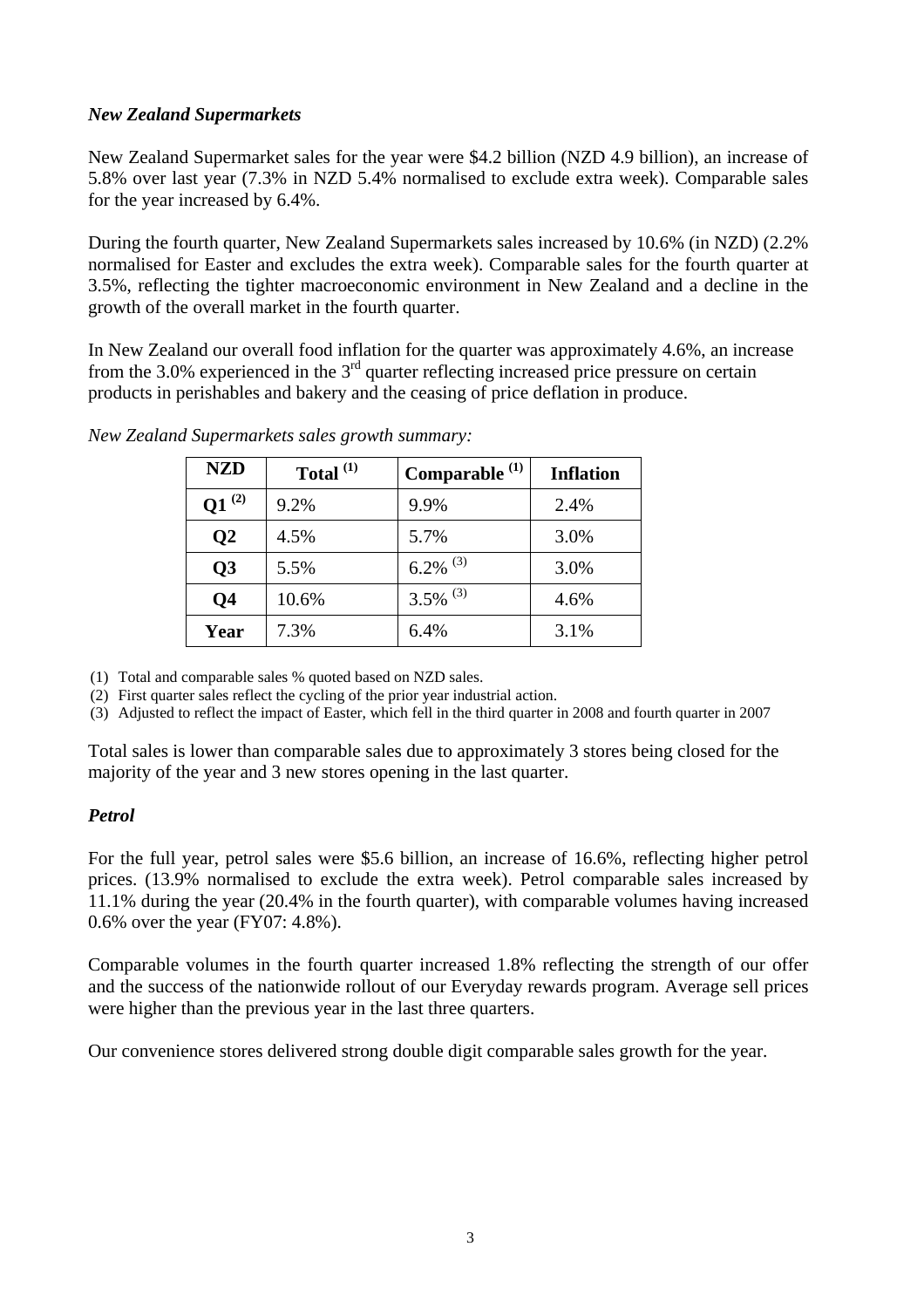### *Petrol (continued)*

As at the end of the financial year, we had 522 petrol stations including 133 Woolworths/Caltex alliance sites. We opened an additional 21 petrol canopies during the year, including one alliance site.

|                         | <b>Total</b> | Comparable<br><b>Dollars</b> | Comparable<br><b>Volumes</b> |
|-------------------------|--------------|------------------------------|------------------------------|
| $\overline{\text{Q}}$ 1 | (0.8)%       | $(3.1)\%$                    | 3.0%                         |
| Q <sub>2</sub>          | 14.5%        | 11.6%                        | $(1.3)\%$                    |
| Q <sub>3</sub>          | 19.7%        | $17.1\%$ <sup>(1)</sup>      | $(1.0)$ % $^{(1)}$           |
| Q4                      | 35.8%        | $20.4\%$ <sup>(1)</sup>      | $1.8\%$ <sup>(1)</sup>       |
| Year                    | 16.6%        | 11.1%                        | 0.6%                         |

*Petrol sales growth summary:* 

(1) Adjusted to reflect the impact of Easter, which fell in the third quarter in 2008 and fourth quarter in 2007

#### **BIG W**

Sales for the full year were \$3.9 billion, an increase of 13.0% over the previous year. (11.4%) normalised to exclude the extra week) Comparable sales for the full year were 4.7% (FY07: 3.4%), reflecting the continued endorsement by our customers of the repositioning initiatives that we have been undertaking.

BIG W sales grew by 12.7% in the fourth quarter. Comparable sales in the fourth quarter were 2.6% (Easter adjusted), with tighter trading conditions being experienced in June.

"We are really pleased with this year's results. We continue to remain focused on providing customers with excellent value for money through great ranges and a consistent application of our Everyday Low Pricing strategy" said Greg Foran, General Manager BIG W.

*BIG W sales growth summary:* 

|                 | Total | Comparable             |
|-----------------|-------|------------------------|
| $\overline{Q1}$ | 16.6% | 9.6%                   |
| $\overline{Q2}$ | 10.6% | 3.6%                   |
| Q <sub>3</sub>  | 13.1% | $3.8\%$ <sup>(1)</sup> |
| Q <sub>4</sub>  | 12.7% | $2.6\%$ <sup>(1)</sup> |
| Year            | 13.0% | 4.7%                   |

(1) Adjusted to reflect the impact of Easter, which fell in the third quarter in 2008 and fourth quarter in 2007

There were 9 new BIG W stores opened during the year taking total stores to 151.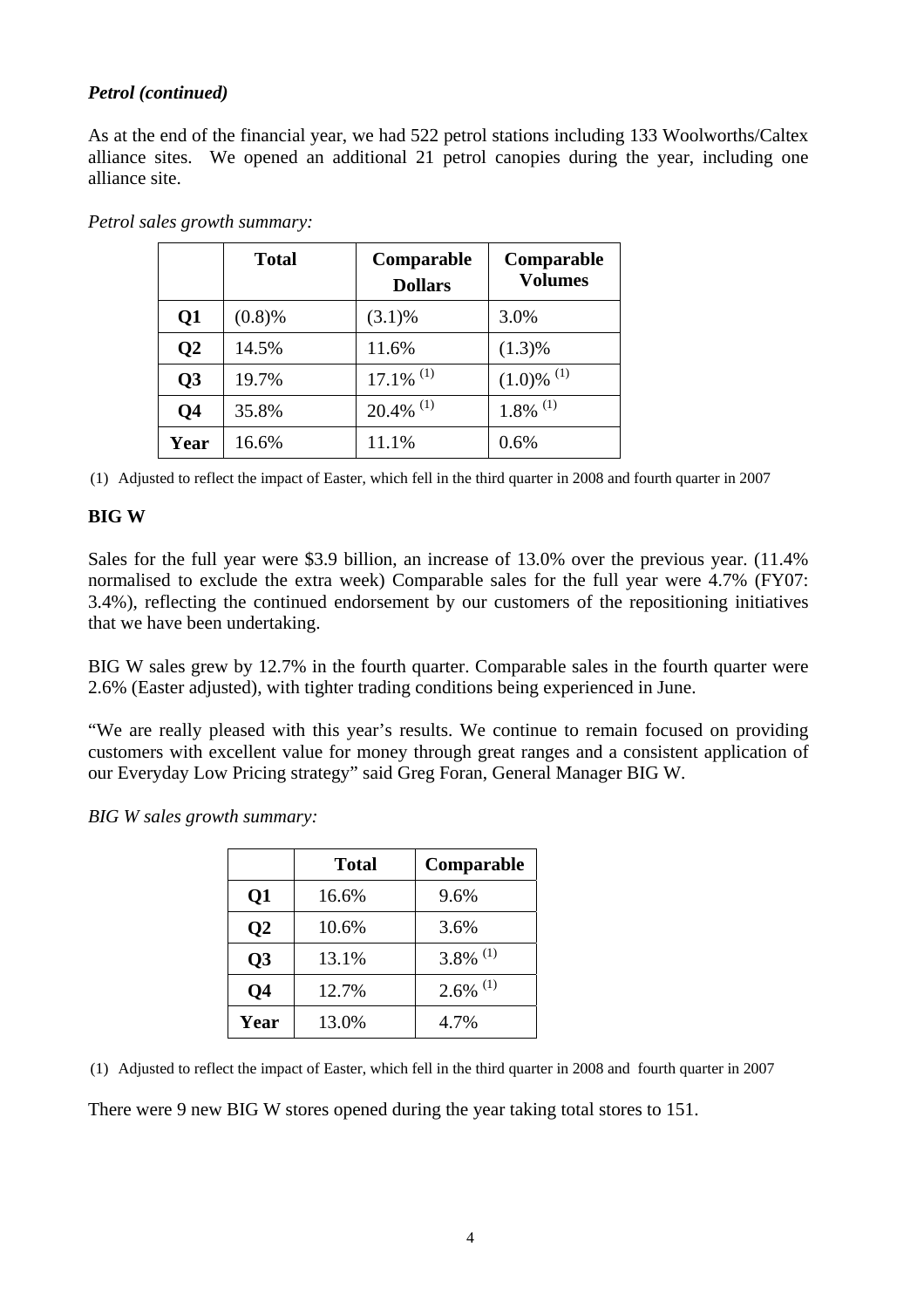#### **CONSUMER ELECTRONICS**

Total Consumer Electronics sales grew by 16.9% over the previous year (14.7% normalised to exclude the extra week) reflecting the solid growth in our Australian & New Zealand operations and the expansion of our wholesale operations in India.

#### *Australia and New Zealand*

Sales for the full year reached \$1.4 billion, a 11.1% increase on previous year (9.0% normalised to exclude the extra week), with comparable store sales increasing by 4.3%. After adjusting for the effect of exchange rate movements in the New Zealand dollar, sales would have increased 11.1% with comparable sales being 4.4%.

In the fourth quarter solid sales growth of 16.3% was achieved, with comparable sales growth of 3.8% (adjusted for movement in exchange rates). Unadjusted comparable sales for the quarter were 2.6%.

"This is a solid result in a highly competitive market. We are well positioned in the current trading environment to improve our offer and are very excited about the early results from our new trial concept store which opened in May 2008. The strategic review of our business is well underway with a focus on repositioning of the brands, engaging our customers with a new instore experience and introducing new and exciting product and service offerings." said Debra Singh, General Manager Dick Smith Electronics.

|                 | <b>Total</b> | Comparable <sup>(1)</sup> |
|-----------------|--------------|---------------------------|
| $\overline{Q1}$ | 10.5%        | 3.7%                      |
| Q <sub>2</sub>  | 9.9%         | 5.3%                      |
| Q3              | 8.2%         | $5.0\%$ <sup>(2)</sup>    |
| Q <sub>4</sub>  | 16.3%        | $3.8\%$ <sup>(2)</sup>    |
| Year            | 11.1%        | 4.4%                      |

*Consumer Electronics (Australia & New Zealand) sales growth summary:* 

(1) Adjusted for movements in exchange rates

(2) Adjusted to reflect the impact of Easter, which fell in the third quarter in 2008 and fourth quarter in 2007

There were 33 Electronics stores opened during the year, with 5 of these being opened in the fourth quarter, taking total stores to 416.

#### **India**

Our business venture with TATA in India now services 22 retail stores operating under the Croma brand and has produced sales of \$104 million for the year. As part of this venture Woolworths Limited provides buying, wholesale, supply chain and general consulting services to TATA.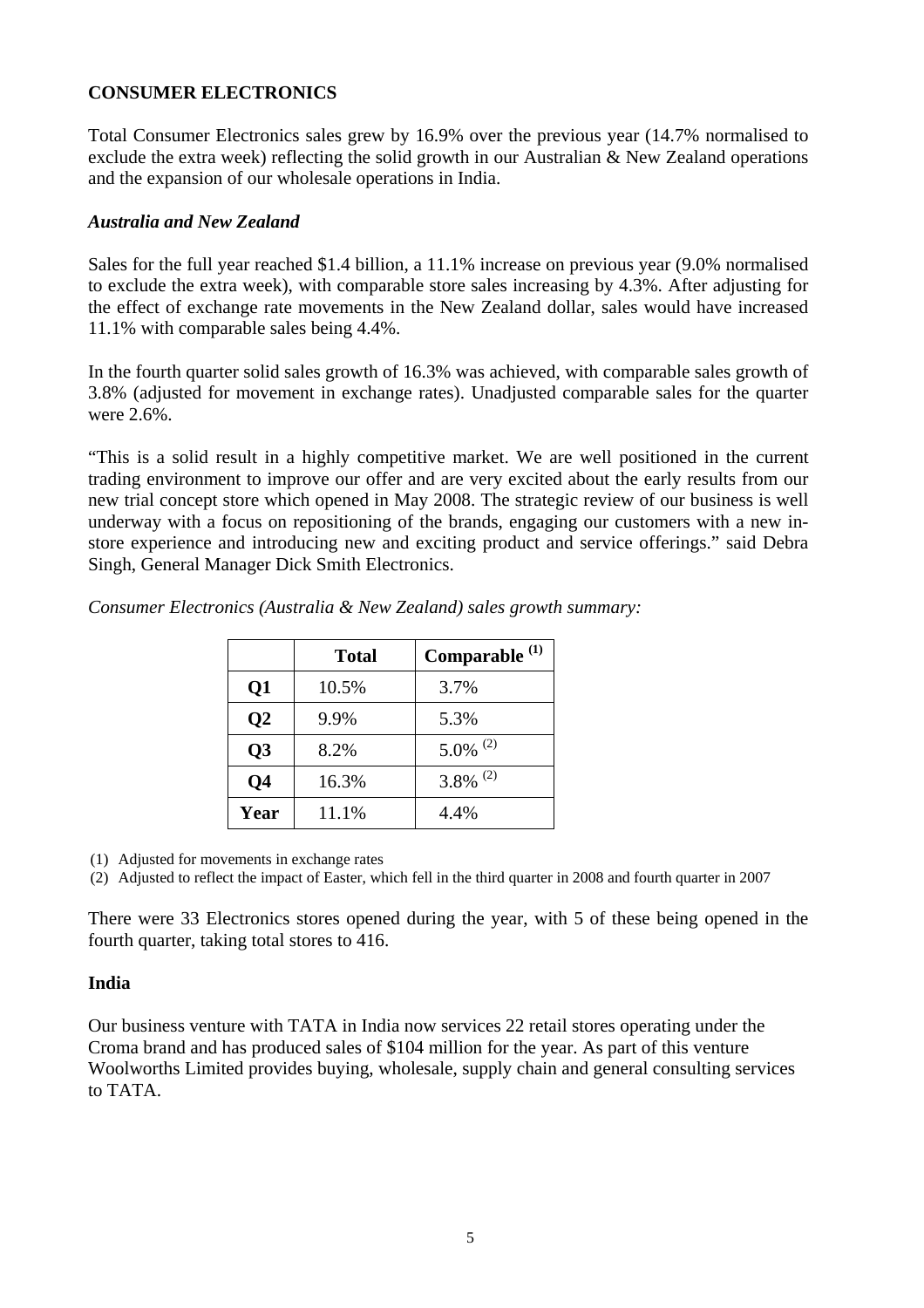### **HOTELS**

Hotel sales of \$1.1 billion represents an increase of 7.8% (5.9% normalised to exclude the extra week) with overall comparable sales growth of 1.3%. Comparable gaming sales for the year were up 1.6%.

Hotel sales in the fourth quarter increased by 10.0% to \$264m (1.1% normalised for Easter and excludes the extra week). Comparable sales for the quarter decreased by 1.6% as we continued to experience the impact of smoking bans together with tighter trading conditions. Gaming comparable sales decreased by 2.6% in the quarter. We anticipate comparable sales will improve as we cycle the anniversary of the introduction of smoking bans.

A further 9 properties were added to the portfolio in the year taking total venues to 271. The newly acquired hotels have a higher proportion of gaming revenue which has assisted the overall mix of revenue from the portfolio.

*Note: Note: Full smoking bans were introduced into South Australia from 31 October 2007, NSW and Victoria from 1 July 2007. Full smoking bans were previously in force in Queensland, Western Australia and Tasmania.* 

|                 | <b>Total</b> | Comparable             |
|-----------------|--------------|------------------------|
| Q1              | 9.2%         | 3.5%                   |
| $\overline{O2}$ | 7.8%         | 2.3%                   |
| Q <sub>3</sub>  | 4.4%         | $1.0\%$ <sup>(1)</sup> |
| <b>Q4</b>       | 10.0%        | $(1.6)$ % $^{(1)}$     |
| Year            | 7.8%         | 1.3%                   |

*Hotels sales growth summary:*

(1) Adjusted to reflect the impact of Easter, which fell in the third quarter in 2008 and fourth quarter in 2007

#### **EARNINGS GUIDANCE**

Our earnings guidance for the FY08 year is unchanged, with EBIT expected to grow faster than sales and NPAT expected to grow in the range of 21% to 25%.

The 2008 financial year is a 53 week trading year and these statements are on a 53 week basis.

Further detail will be provided in the full year profit result on 26 August 2008.

For further information contact:

| Clare Buchanan                 | (02) 8885 1032 Media |                                       |
|--------------------------------|----------------------|---------------------------------------|
| Tom Pockett (Finance Director) |                      | $(02)$ 8885 1105 Investors / Analysts |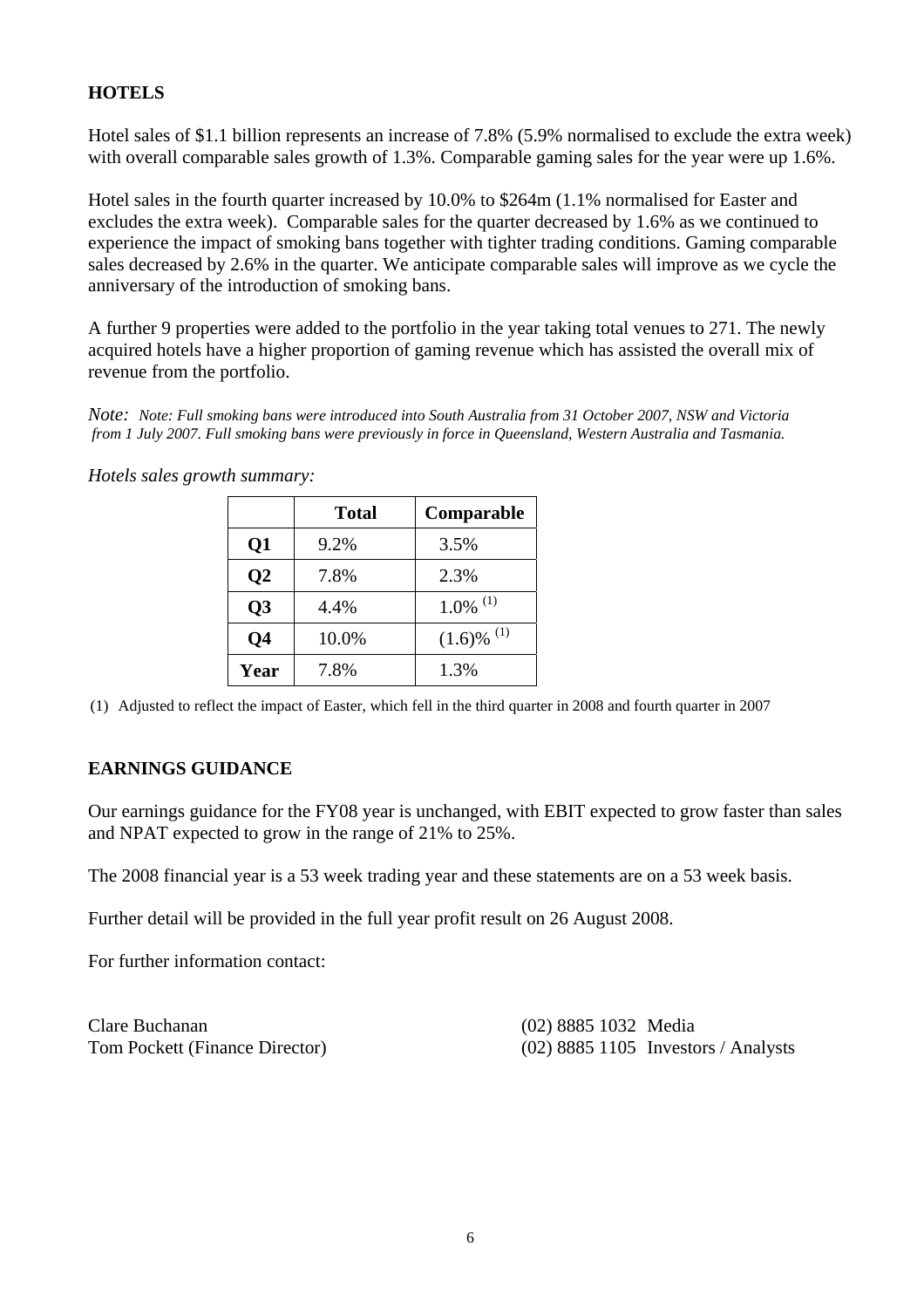# Appendix 1

| <b>Increase</b><br><b>Statutory</b><br>(13 weeks vs<br><b>Statutory</b><br>$(12$ weeks)<br>12 weeks)<br>(12 weeks)<br>$(13$ weeks)<br>$(1)$ $(2)$<br><b>Fourth Quarter by Division (\$ millions)</b><br>Australian Food and Liquor<br>6.7%<br>6,424<br>7,379<br>14.9%<br>929<br>947<br>1.9%<br>(6.1)%<br>New Zealand Supermarkets<br>1,152<br>35.8%<br>22.8%<br>Petrol<br>1,564<br><b>Supermarket Division</b><br>8,505<br>9,890<br>16.3%<br>7.5%<br><b>BIGW</b><br>754<br>12.7%<br>$8.0\%$<br>850<br>282<br>16.3%<br>Consumer Electronics - Aust/NZ<br>328<br>4.9%<br>Consumer Electronics - India<br>12<br>32<br>166.7%<br>148.8%<br><b>Consumer Electronics - Total</b><br>294<br>360<br>22.4%<br>10.6%<br><b>General Merchandise Division</b><br>1,048<br>1,210<br>15.5%<br>8.8%<br>1.1%<br><b>Hotels</b><br>240<br>264<br>10.0%<br>16.0%<br>7.5%<br><b>Continuing Operations</b><br>9,793<br>11,364<br><b>Wholesale Division</b><br>33<br>40<br>21.2%<br>12.2%<br>7.5%<br><b>Total Fourth Quarter Sales</b><br>9,826<br>11,404<br>16.1%<br>2007<br>2008<br><b>Increase</b><br><b>Normalised</b><br>(53 weeks vs<br><b>Statutory</b><br><b>Statutory</b><br><b>Increase</b><br>52 weeks)<br>$(52 \text{ weeks})$<br>$(53$ weeks)<br>(52 weeks)<br>(1)<br><b>Full Year by Division (\$ millions)</b><br>Australian Food and Liquor<br>30,501<br>27,745<br>9.9%<br>7.9%<br>3,940<br>4,170<br>5.8%<br>3.9%<br>New Zealand Supermarkets<br>Petrol<br>16.6%<br>13.9%<br>4,837<br>5,642<br>40,313<br>36,522<br>10.4%<br>8.3%<br><b>Supermarket Division</b><br><b>BIGW</b><br>3,465<br>3,916<br>13.0%<br>11.4%<br>Consumer Electronics - Aust/NZ<br>1,285<br>11.1%<br>9.0%<br>1,427<br>Consumer Electronics - India<br>25<br>104<br>316.0%<br>303.5%<br><b>Consumer Electronics - Total</b><br>16.9%<br>14.7%<br>1,310<br>1,531<br>4,775<br>5,447<br>14.1%<br>12.3%<br><b>General Merchandise Division</b><br>5.9%<br>1,032<br>1,113<br>7.8%<br><b>Hotels</b><br><b>Continuing Operations</b><br>42,329<br>46,873<br>10.7%<br>8.7%<br><b>Wholesale Division</b><br>148<br>162<br>9.5%<br>7.9%<br>47,035<br><b>Total Year to Date Sales</b><br>42,477<br>10.7%<br>$8.7\%$<br>Periods (\$ millions)<br>14 Weeks Ended 30 September 2007<br>10,743<br>11,696<br>8.9%<br>8.9%<br>13 Weeks Ended 30 December 2007<br>11,349<br>12,296<br>8.3%<br>8.3%<br><b>First Half</b><br>22,092<br>23,992<br>8.6%<br>$8.6\%$<br>13 Weeks Ended 30 March 2008<br>10,559<br>11,639<br>10.2%<br>9.8%<br>13 Weeks Ended 29 June 2008<br>9,826<br>11,404<br>16.1%<br>7.5%<br><b>Second Half</b><br>20,385<br>23,043<br>13.0%<br>8.7% |                              | 2007   | 2008   | <b>Increase</b> | <b>Normalised</b> |
|---------------------------------------------------------------------------------------------------------------------------------------------------------------------------------------------------------------------------------------------------------------------------------------------------------------------------------------------------------------------------------------------------------------------------------------------------------------------------------------------------------------------------------------------------------------------------------------------------------------------------------------------------------------------------------------------------------------------------------------------------------------------------------------------------------------------------------------------------------------------------------------------------------------------------------------------------------------------------------------------------------------------------------------------------------------------------------------------------------------------------------------------------------------------------------------------------------------------------------------------------------------------------------------------------------------------------------------------------------------------------------------------------------------------------------------------------------------------------------------------------------------------------------------------------------------------------------------------------------------------------------------------------------------------------------------------------------------------------------------------------------------------------------------------------------------------------------------------------------------------------------------------------------------------------------------------------------------------------------------------------------------------------------------------------------------------------------------------------------------------------------------------------------------------------------------------------------------------------------------------------------------------------------------------------------------------------------------------------------------------------------------------------------------------------------------------------------------------------------------------------------------------------------------------------------------------------------------------------------------|------------------------------|--------|--------|-----------------|-------------------|
|                                                                                                                                                                                                                                                                                                                                                                                                                                                                                                                                                                                                                                                                                                                                                                                                                                                                                                                                                                                                                                                                                                                                                                                                                                                                                                                                                                                                                                                                                                                                                                                                                                                                                                                                                                                                                                                                                                                                                                                                                                                                                                                                                                                                                                                                                                                                                                                                                                                                                                                                                                                                               |                              |        |        |                 |                   |
|                                                                                                                                                                                                                                                                                                                                                                                                                                                                                                                                                                                                                                                                                                                                                                                                                                                                                                                                                                                                                                                                                                                                                                                                                                                                                                                                                                                                                                                                                                                                                                                                                                                                                                                                                                                                                                                                                                                                                                                                                                                                                                                                                                                                                                                                                                                                                                                                                                                                                                                                                                                                               |                              |        |        |                 |                   |
|                                                                                                                                                                                                                                                                                                                                                                                                                                                                                                                                                                                                                                                                                                                                                                                                                                                                                                                                                                                                                                                                                                                                                                                                                                                                                                                                                                                                                                                                                                                                                                                                                                                                                                                                                                                                                                                                                                                                                                                                                                                                                                                                                                                                                                                                                                                                                                                                                                                                                                                                                                                                               |                              |        |        |                 |                   |
|                                                                                                                                                                                                                                                                                                                                                                                                                                                                                                                                                                                                                                                                                                                                                                                                                                                                                                                                                                                                                                                                                                                                                                                                                                                                                                                                                                                                                                                                                                                                                                                                                                                                                                                                                                                                                                                                                                                                                                                                                                                                                                                                                                                                                                                                                                                                                                                                                                                                                                                                                                                                               |                              |        |        |                 |                   |
|                                                                                                                                                                                                                                                                                                                                                                                                                                                                                                                                                                                                                                                                                                                                                                                                                                                                                                                                                                                                                                                                                                                                                                                                                                                                                                                                                                                                                                                                                                                                                                                                                                                                                                                                                                                                                                                                                                                                                                                                                                                                                                                                                                                                                                                                                                                                                                                                                                                                                                                                                                                                               |                              |        |        |                 |                   |
|                                                                                                                                                                                                                                                                                                                                                                                                                                                                                                                                                                                                                                                                                                                                                                                                                                                                                                                                                                                                                                                                                                                                                                                                                                                                                                                                                                                                                                                                                                                                                                                                                                                                                                                                                                                                                                                                                                                                                                                                                                                                                                                                                                                                                                                                                                                                                                                                                                                                                                                                                                                                               |                              |        |        |                 |                   |
|                                                                                                                                                                                                                                                                                                                                                                                                                                                                                                                                                                                                                                                                                                                                                                                                                                                                                                                                                                                                                                                                                                                                                                                                                                                                                                                                                                                                                                                                                                                                                                                                                                                                                                                                                                                                                                                                                                                                                                                                                                                                                                                                                                                                                                                                                                                                                                                                                                                                                                                                                                                                               |                              |        |        |                 |                   |
|                                                                                                                                                                                                                                                                                                                                                                                                                                                                                                                                                                                                                                                                                                                                                                                                                                                                                                                                                                                                                                                                                                                                                                                                                                                                                                                                                                                                                                                                                                                                                                                                                                                                                                                                                                                                                                                                                                                                                                                                                                                                                                                                                                                                                                                                                                                                                                                                                                                                                                                                                                                                               |                              |        |        |                 |                   |
|                                                                                                                                                                                                                                                                                                                                                                                                                                                                                                                                                                                                                                                                                                                                                                                                                                                                                                                                                                                                                                                                                                                                                                                                                                                                                                                                                                                                                                                                                                                                                                                                                                                                                                                                                                                                                                                                                                                                                                                                                                                                                                                                                                                                                                                                                                                                                                                                                                                                                                                                                                                                               |                              |        |        |                 |                   |
|                                                                                                                                                                                                                                                                                                                                                                                                                                                                                                                                                                                                                                                                                                                                                                                                                                                                                                                                                                                                                                                                                                                                                                                                                                                                                                                                                                                                                                                                                                                                                                                                                                                                                                                                                                                                                                                                                                                                                                                                                                                                                                                                                                                                                                                                                                                                                                                                                                                                                                                                                                                                               |                              |        |        |                 |                   |
|                                                                                                                                                                                                                                                                                                                                                                                                                                                                                                                                                                                                                                                                                                                                                                                                                                                                                                                                                                                                                                                                                                                                                                                                                                                                                                                                                                                                                                                                                                                                                                                                                                                                                                                                                                                                                                                                                                                                                                                                                                                                                                                                                                                                                                                                                                                                                                                                                                                                                                                                                                                                               |                              |        |        |                 |                   |
|                                                                                                                                                                                                                                                                                                                                                                                                                                                                                                                                                                                                                                                                                                                                                                                                                                                                                                                                                                                                                                                                                                                                                                                                                                                                                                                                                                                                                                                                                                                                                                                                                                                                                                                                                                                                                                                                                                                                                                                                                                                                                                                                                                                                                                                                                                                                                                                                                                                                                                                                                                                                               |                              |        |        |                 |                   |
|                                                                                                                                                                                                                                                                                                                                                                                                                                                                                                                                                                                                                                                                                                                                                                                                                                                                                                                                                                                                                                                                                                                                                                                                                                                                                                                                                                                                                                                                                                                                                                                                                                                                                                                                                                                                                                                                                                                                                                                                                                                                                                                                                                                                                                                                                                                                                                                                                                                                                                                                                                                                               |                              |        |        |                 |                   |
|                                                                                                                                                                                                                                                                                                                                                                                                                                                                                                                                                                                                                                                                                                                                                                                                                                                                                                                                                                                                                                                                                                                                                                                                                                                                                                                                                                                                                                                                                                                                                                                                                                                                                                                                                                                                                                                                                                                                                                                                                                                                                                                                                                                                                                                                                                                                                                                                                                                                                                                                                                                                               |                              |        |        |                 |                   |
|                                                                                                                                                                                                                                                                                                                                                                                                                                                                                                                                                                                                                                                                                                                                                                                                                                                                                                                                                                                                                                                                                                                                                                                                                                                                                                                                                                                                                                                                                                                                                                                                                                                                                                                                                                                                                                                                                                                                                                                                                                                                                                                                                                                                                                                                                                                                                                                                                                                                                                                                                                                                               |                              |        |        |                 |                   |
|                                                                                                                                                                                                                                                                                                                                                                                                                                                                                                                                                                                                                                                                                                                                                                                                                                                                                                                                                                                                                                                                                                                                                                                                                                                                                                                                                                                                                                                                                                                                                                                                                                                                                                                                                                                                                                                                                                                                                                                                                                                                                                                                                                                                                                                                                                                                                                                                                                                                                                                                                                                                               |                              |        |        |                 |                   |
|                                                                                                                                                                                                                                                                                                                                                                                                                                                                                                                                                                                                                                                                                                                                                                                                                                                                                                                                                                                                                                                                                                                                                                                                                                                                                                                                                                                                                                                                                                                                                                                                                                                                                                                                                                                                                                                                                                                                                                                                                                                                                                                                                                                                                                                                                                                                                                                                                                                                                                                                                                                                               |                              |        |        |                 |                   |
|                                                                                                                                                                                                                                                                                                                                                                                                                                                                                                                                                                                                                                                                                                                                                                                                                                                                                                                                                                                                                                                                                                                                                                                                                                                                                                                                                                                                                                                                                                                                                                                                                                                                                                                                                                                                                                                                                                                                                                                                                                                                                                                                                                                                                                                                                                                                                                                                                                                                                                                                                                                                               |                              |        |        |                 |                   |
|                                                                                                                                                                                                                                                                                                                                                                                                                                                                                                                                                                                                                                                                                                                                                                                                                                                                                                                                                                                                                                                                                                                                                                                                                                                                                                                                                                                                                                                                                                                                                                                                                                                                                                                                                                                                                                                                                                                                                                                                                                                                                                                                                                                                                                                                                                                                                                                                                                                                                                                                                                                                               |                              |        |        |                 |                   |
|                                                                                                                                                                                                                                                                                                                                                                                                                                                                                                                                                                                                                                                                                                                                                                                                                                                                                                                                                                                                                                                                                                                                                                                                                                                                                                                                                                                                                                                                                                                                                                                                                                                                                                                                                                                                                                                                                                                                                                                                                                                                                                                                                                                                                                                                                                                                                                                                                                                                                                                                                                                                               |                              |        |        |                 |                   |
|                                                                                                                                                                                                                                                                                                                                                                                                                                                                                                                                                                                                                                                                                                                                                                                                                                                                                                                                                                                                                                                                                                                                                                                                                                                                                                                                                                                                                                                                                                                                                                                                                                                                                                                                                                                                                                                                                                                                                                                                                                                                                                                                                                                                                                                                                                                                                                                                                                                                                                                                                                                                               |                              |        |        |                 |                   |
|                                                                                                                                                                                                                                                                                                                                                                                                                                                                                                                                                                                                                                                                                                                                                                                                                                                                                                                                                                                                                                                                                                                                                                                                                                                                                                                                                                                                                                                                                                                                                                                                                                                                                                                                                                                                                                                                                                                                                                                                                                                                                                                                                                                                                                                                                                                                                                                                                                                                                                                                                                                                               |                              |        |        |                 |                   |
|                                                                                                                                                                                                                                                                                                                                                                                                                                                                                                                                                                                                                                                                                                                                                                                                                                                                                                                                                                                                                                                                                                                                                                                                                                                                                                                                                                                                                                                                                                                                                                                                                                                                                                                                                                                                                                                                                                                                                                                                                                                                                                                                                                                                                                                                                                                                                                                                                                                                                                                                                                                                               |                              |        |        |                 |                   |
|                                                                                                                                                                                                                                                                                                                                                                                                                                                                                                                                                                                                                                                                                                                                                                                                                                                                                                                                                                                                                                                                                                                                                                                                                                                                                                                                                                                                                                                                                                                                                                                                                                                                                                                                                                                                                                                                                                                                                                                                                                                                                                                                                                                                                                                                                                                                                                                                                                                                                                                                                                                                               |                              |        |        |                 |                   |
|                                                                                                                                                                                                                                                                                                                                                                                                                                                                                                                                                                                                                                                                                                                                                                                                                                                                                                                                                                                                                                                                                                                                                                                                                                                                                                                                                                                                                                                                                                                                                                                                                                                                                                                                                                                                                                                                                                                                                                                                                                                                                                                                                                                                                                                                                                                                                                                                                                                                                                                                                                                                               |                              |        |        |                 |                   |
|                                                                                                                                                                                                                                                                                                                                                                                                                                                                                                                                                                                                                                                                                                                                                                                                                                                                                                                                                                                                                                                                                                                                                                                                                                                                                                                                                                                                                                                                                                                                                                                                                                                                                                                                                                                                                                                                                                                                                                                                                                                                                                                                                                                                                                                                                                                                                                                                                                                                                                                                                                                                               |                              |        |        |                 |                   |
|                                                                                                                                                                                                                                                                                                                                                                                                                                                                                                                                                                                                                                                                                                                                                                                                                                                                                                                                                                                                                                                                                                                                                                                                                                                                                                                                                                                                                                                                                                                                                                                                                                                                                                                                                                                                                                                                                                                                                                                                                                                                                                                                                                                                                                                                                                                                                                                                                                                                                                                                                                                                               |                              |        |        |                 |                   |
|                                                                                                                                                                                                                                                                                                                                                                                                                                                                                                                                                                                                                                                                                                                                                                                                                                                                                                                                                                                                                                                                                                                                                                                                                                                                                                                                                                                                                                                                                                                                                                                                                                                                                                                                                                                                                                                                                                                                                                                                                                                                                                                                                                                                                                                                                                                                                                                                                                                                                                                                                                                                               |                              |        |        |                 |                   |
|                                                                                                                                                                                                                                                                                                                                                                                                                                                                                                                                                                                                                                                                                                                                                                                                                                                                                                                                                                                                                                                                                                                                                                                                                                                                                                                                                                                                                                                                                                                                                                                                                                                                                                                                                                                                                                                                                                                                                                                                                                                                                                                                                                                                                                                                                                                                                                                                                                                                                                                                                                                                               |                              |        |        |                 |                   |
|                                                                                                                                                                                                                                                                                                                                                                                                                                                                                                                                                                                                                                                                                                                                                                                                                                                                                                                                                                                                                                                                                                                                                                                                                                                                                                                                                                                                                                                                                                                                                                                                                                                                                                                                                                                                                                                                                                                                                                                                                                                                                                                                                                                                                                                                                                                                                                                                                                                                                                                                                                                                               |                              |        |        |                 |                   |
|                                                                                                                                                                                                                                                                                                                                                                                                                                                                                                                                                                                                                                                                                                                                                                                                                                                                                                                                                                                                                                                                                                                                                                                                                                                                                                                                                                                                                                                                                                                                                                                                                                                                                                                                                                                                                                                                                                                                                                                                                                                                                                                                                                                                                                                                                                                                                                                                                                                                                                                                                                                                               |                              |        |        |                 |                   |
|                                                                                                                                                                                                                                                                                                                                                                                                                                                                                                                                                                                                                                                                                                                                                                                                                                                                                                                                                                                                                                                                                                                                                                                                                                                                                                                                                                                                                                                                                                                                                                                                                                                                                                                                                                                                                                                                                                                                                                                                                                                                                                                                                                                                                                                                                                                                                                                                                                                                                                                                                                                                               |                              |        |        |                 |                   |
|                                                                                                                                                                                                                                                                                                                                                                                                                                                                                                                                                                                                                                                                                                                                                                                                                                                                                                                                                                                                                                                                                                                                                                                                                                                                                                                                                                                                                                                                                                                                                                                                                                                                                                                                                                                                                                                                                                                                                                                                                                                                                                                                                                                                                                                                                                                                                                                                                                                                                                                                                                                                               |                              |        |        |                 |                   |
|                                                                                                                                                                                                                                                                                                                                                                                                                                                                                                                                                                                                                                                                                                                                                                                                                                                                                                                                                                                                                                                                                                                                                                                                                                                                                                                                                                                                                                                                                                                                                                                                                                                                                                                                                                                                                                                                                                                                                                                                                                                                                                                                                                                                                                                                                                                                                                                                                                                                                                                                                                                                               |                              |        |        |                 |                   |
|                                                                                                                                                                                                                                                                                                                                                                                                                                                                                                                                                                                                                                                                                                                                                                                                                                                                                                                                                                                                                                                                                                                                                                                                                                                                                                                                                                                                                                                                                                                                                                                                                                                                                                                                                                                                                                                                                                                                                                                                                                                                                                                                                                                                                                                                                                                                                                                                                                                                                                                                                                                                               |                              |        |        |                 |                   |
|                                                                                                                                                                                                                                                                                                                                                                                                                                                                                                                                                                                                                                                                                                                                                                                                                                                                                                                                                                                                                                                                                                                                                                                                                                                                                                                                                                                                                                                                                                                                                                                                                                                                                                                                                                                                                                                                                                                                                                                                                                                                                                                                                                                                                                                                                                                                                                                                                                                                                                                                                                                                               |                              |        |        |                 |                   |
|                                                                                                                                                                                                                                                                                                                                                                                                                                                                                                                                                                                                                                                                                                                                                                                                                                                                                                                                                                                                                                                                                                                                                                                                                                                                                                                                                                                                                                                                                                                                                                                                                                                                                                                                                                                                                                                                                                                                                                                                                                                                                                                                                                                                                                                                                                                                                                                                                                                                                                                                                                                                               |                              |        |        |                 |                   |
|                                                                                                                                                                                                                                                                                                                                                                                                                                                                                                                                                                                                                                                                                                                                                                                                                                                                                                                                                                                                                                                                                                                                                                                                                                                                                                                                                                                                                                                                                                                                                                                                                                                                                                                                                                                                                                                                                                                                                                                                                                                                                                                                                                                                                                                                                                                                                                                                                                                                                                                                                                                                               |                              |        |        |                 |                   |
|                                                                                                                                                                                                                                                                                                                                                                                                                                                                                                                                                                                                                                                                                                                                                                                                                                                                                                                                                                                                                                                                                                                                                                                                                                                                                                                                                                                                                                                                                                                                                                                                                                                                                                                                                                                                                                                                                                                                                                                                                                                                                                                                                                                                                                                                                                                                                                                                                                                                                                                                                                                                               |                              |        |        |                 |                   |
|                                                                                                                                                                                                                                                                                                                                                                                                                                                                                                                                                                                                                                                                                                                                                                                                                                                                                                                                                                                                                                                                                                                                                                                                                                                                                                                                                                                                                                                                                                                                                                                                                                                                                                                                                                                                                                                                                                                                                                                                                                                                                                                                                                                                                                                                                                                                                                                                                                                                                                                                                                                                               |                              |        |        |                 |                   |
|                                                                                                                                                                                                                                                                                                                                                                                                                                                                                                                                                                                                                                                                                                                                                                                                                                                                                                                                                                                                                                                                                                                                                                                                                                                                                                                                                                                                                                                                                                                                                                                                                                                                                                                                                                                                                                                                                                                                                                                                                                                                                                                                                                                                                                                                                                                                                                                                                                                                                                                                                                                                               |                              |        |        |                 |                   |
|                                                                                                                                                                                                                                                                                                                                                                                                                                                                                                                                                                                                                                                                                                                                                                                                                                                                                                                                                                                                                                                                                                                                                                                                                                                                                                                                                                                                                                                                                                                                                                                                                                                                                                                                                                                                                                                                                                                                                                                                                                                                                                                                                                                                                                                                                                                                                                                                                                                                                                                                                                                                               | <b>Total Full Year Sales</b> | 42,477 | 47,035 | 10.7%           | $8.7\%$           |

 $(1)$  Reflects sales growth normalised to remove the impact of the 53<sup>rd</sup> week in 2008.

(2) Fourth quarter adjusted to reflect the impact of Easter, which fell in third quarter in 2008 and the fourth quarter in 2007